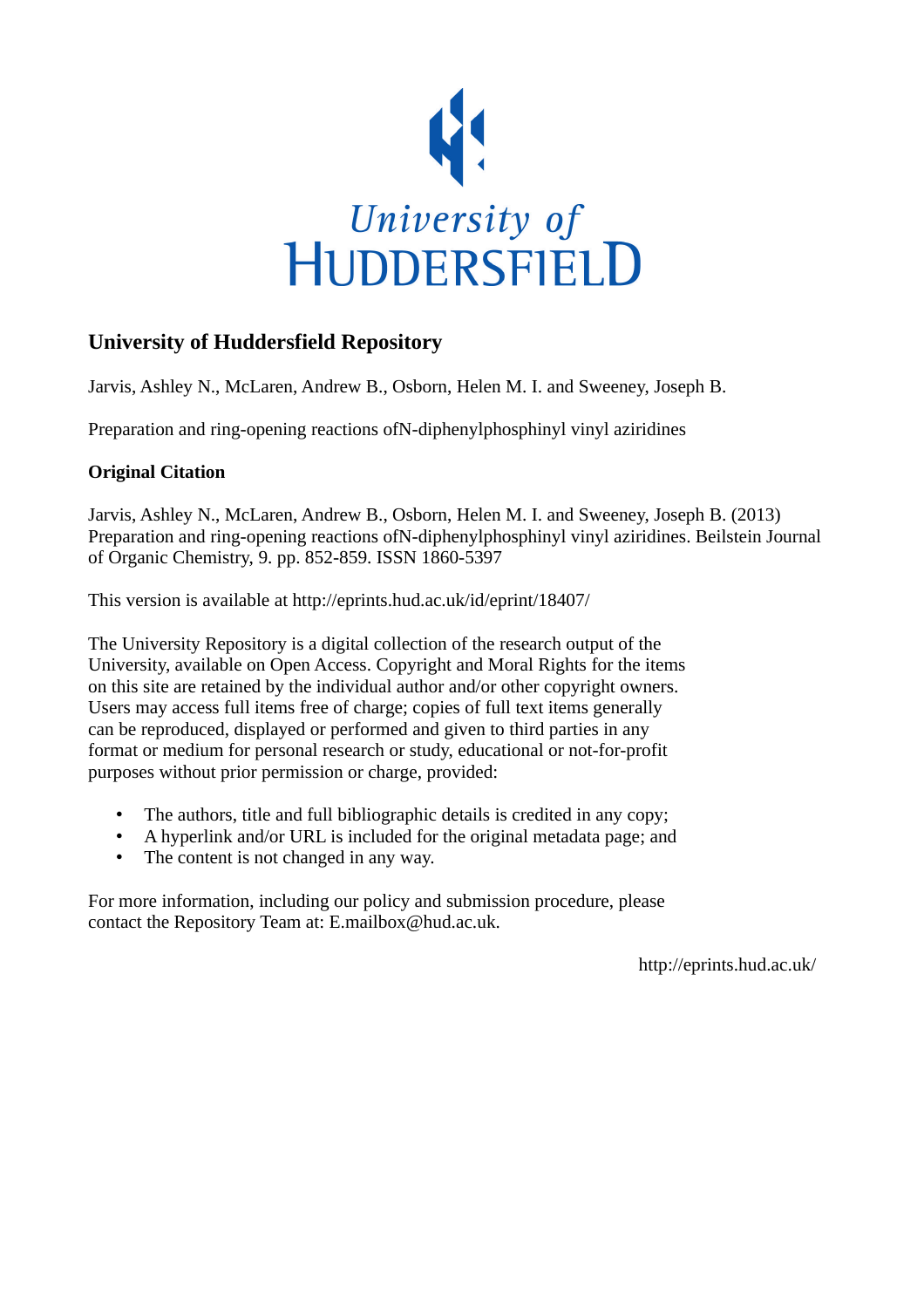

# **Preparation and ring-opening reactions of** *N***-diphenylphosphinyl vinyl aziridines**

Ashley N. Jarvis<sup>1</sup>, Andrew B. McLaren<sup>1</sup>, Helen M. I. Osborn<sup>1</sup> and Joseph Sweeney\*1,2

| <b>Full Research Paper</b>                                                                                                                              |                                                   | <b>Open Access</b> |
|---------------------------------------------------------------------------------------------------------------------------------------------------------|---------------------------------------------------|--------------------|
| Address:                                                                                                                                                | Beilstein J. Org. Chem. 2013, 9, 852-859.         |                    |
| <sup>1</sup> Department of Chemistry, University of Reading, Reading RG6 6AD,<br>U. K. and <sup>2</sup> Department of Chemical and Biological Sciences, | doi:10.3762/bjoc.9.98                             |                    |
| University of Huddersfield, Huddersfield HD1 3DH, U.K.                                                                                                  | Received: 21 January 2013                         |                    |
|                                                                                                                                                         | Accepted: 07 April 2013                           |                    |
| Email:                                                                                                                                                  | Published: 02 May 2013                            |                    |
| Joseph Sweeney - j.b.sweeney@hud.ac.uk                                                                                                                  |                                                   |                    |
|                                                                                                                                                         | Associate Editor: J. A. Murphy                    |                    |
| * Corresponding author                                                                                                                                  |                                                   |                    |
|                                                                                                                                                         | © 2013 Jarvis et al; licensee Beilstein-Institut. |                    |
| Keywords:                                                                                                                                               | License and terms: see end of document.           |                    |
| aziridines; catalytic; heterocycles; palladium; ring opening                                                                                            |                                                   |                    |

## Abstract

Predominantly (*E*)-*N*-diphenylphosphinyl vinyl aziridines are prepared by a reaction of *N*-diphenylphosphinyl imines with  $\alpha$ -bromoallyllithium in the presence of freshly fused ZnCl<sub>2</sub>. These aziridines undergo a ring-opening reaction with a variety of carbon and heteronucleophiles, in good yield, and generally with good regioselectivity.

## Introduction

Vinyl aziridines are useful molecules that have attracted the attention of synthetic chemists for many years. These strained bifunctional heterocycles possess considerable synthetic flexibility and undergo a range of efficient transformations [\[1-9\]](#page-8-0). Whilst there has been a recent resurgence in the development of reactions using vinyl aziridines, there have been few contemporary reports of new methods for their synthesis [\[10-29\]](#page-8-1). However, a key limitation to the synthetic application of aziridines in general is the nature of the *N*-substituent: most synthetic routes to aziridines deliver *N*-sulfonylated products, and the cleavage of the sulfonamide bond is often challenging. Perhaps for this reason, and despite the plethora of modern

reports of the ring opening of vinyl aziridines, synthetic chemists still appear reluctant to employ these potentially valuable synthetic intermediates in target-directed research programmes.

Our group has shown that the diphenylphosphinyl ('Dpp') group is a practical alternative to *N*-sulfonylation in aziridine chemistry, due to the ability of the group to activate the ring and the relative ease of its removal at the conclusion of a synthetic manipulation. We report here in full [\[30\]](#page-8-2) the results of our studies on the synthesis of *N*-Dpp vinyl azidirines, and selected ring-opening reactions of these heterocycles.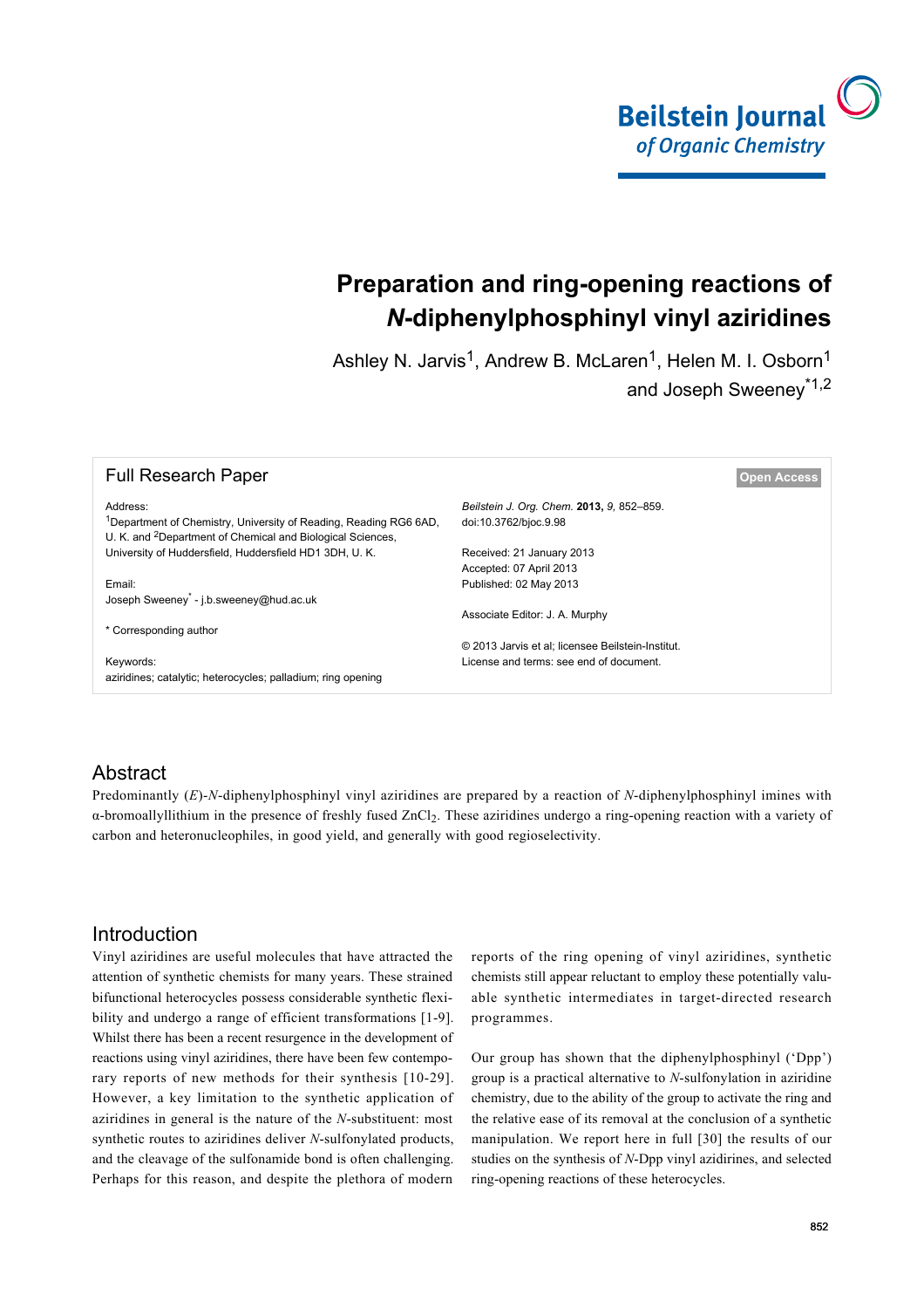## Results and Discussion Synthesis of *N*-Dpp vinyl aziridines Initial studies

We anticipated that the reaction of  $\alpha$ -lithio allyl bromide [\[31-](#page-8-3) [38\]](#page-8-3) with an *N*-Dpp imine would furnish vinyl aziridines by an aza-Darzens-like reaction. This hypothesis was validated by a reaction of this anion with *N*-Dpp benzaldimine at −78 °C in the presence of solid ZnCl2, which delivered predominantly (*E*) aziridine **1**  $(3J = 2.6 \text{ Hz}; d.r. = 10:1)$  [\[39\]](#page-8-4) in 58% yield (after purification by column chromatography) at the first attempt ([Scheme 1\)](#page-2-0).

To our knowledge, this was the first reported direct synthesis of a vinyl aziridine bearing a phosphorus group on nitrogen [\[40\]](#page-8-5). Encouraged by this promising result, we next examined the scope of the reaction by using the same anion and *N*-Dpp imines derived from 4-bromo- and 4-fluorobenzaldehyde, furfural and 2,2-dimethylpropionaldehyde. Disappointingly, the yields of aziridines **2**–**5** obtained from these reactions were poor (21–32%), though the diastereoselectivity of the transformation remained good ([Table 1](#page-3-0)). All of the *N*-Dpp imines derived from aromatic aldehydes favoured the formation of (*E*)-vinyl aziridines, with diastereomeric ratios very similar to that of the initial reaction. In particular, the imine derived from furfural yielded only (*E*)-vinyl aziridine **4**. In the case of the vinyl aziridination of 2,2-dimethylpropionaldehyde, an inversion in stereoselectivity was observed, with *Z*–**5** being the dominant partner of the mixture  $(d.r. = 5:1)$ . (2-Carboxyvinyl)aziridines are particularly useful reagents due, amongst other properties, to their facile conversion into a range of peptidomimetic candidates [\[41-44\].](#page-8-6) In an attempt to use our method to deliver these trifunctional aziridines, we reacted the lithium anion derived from methyl (*E*)-3-bromocrotonate with *N*-diphenylphosphinylbenzaldimine. Despite extension optimization studies, the (*E*)- *N*-diphenylphosphinyl-3-[2′-methoxycarbonyl)ethenyl]-2 phenylaziridine (**6**) could only be delivered in mediocre yield (though with excellent diastereoselectivity). Reaction of the same bromocrotonate with *N*-diphenylphosphinyl-4-bromobenzaldimine did not proceed at all when LDA was employed as base. A mixture containing stereochemically inhomogeneous *N*-diphenylphosphinyl-3-[(*E*)-2′-methoxycarbonyl)ethenyl]-2- (4-bromophenyl)aziridine was obtained when other bases were used in place of LDA.

#### Optimization studies

We next sought to improve the yields of the vinyl aziridination and thus modified our experimental rubric by carrying out the fusion of ZnCl<sub>2</sub> under vacuum, rather than at atmospheric pressure. Using this minor modification, the reaction of *N*-diphenylphosphinylbenzaldimine furnished vinyl aziridine **1** in a substantially improved yield (71% versus 58%). Moreover, reactions of the other imines described above were also more efficient. Using the improved method, *N*-Dpp imines derived from 2-chloro-, 2-bromo- and 2,6-dichlorobenzaldehyde also reacted efficiently, yielding vinyl aziridines **7**–**9** in good yields ([Table 1](#page-3-0)) and always in favour of the *E*-isomers (d.r. = 10:1).

#### Mechanism

Some discussion of the mechanism of the reaction is apposite, especially in the light of the single stereochemical anomaly, i.e., the propensity for (*Z*)-vinyl aziridine shown in the reaction of *N*-diphenyphosphinyl-(2,2-dimethyl)ethylimine. To rationalize this divergence, we propose that a closed transition state is in operation in the reactions of aryl imines, and an open TS in the reaction of the pivaldehyde-derived imine.

Thus, in the reaction of aryl imines we presume that lithium–zinc exchange gives an equilibrating allylzinc mixture in which the less-hindered isomer reacts more rapidly, through a chair-like cyclic transition state **10** in which the aryl and bromo substituents are placed in *pseudo*-equatorial positions, with the Dpp-imine. This conformation delivers *anti*-bromoamide **11**, which cyclizes spontaneously to (*E*)-aziridine **12** ([Scheme 2](#page-3-1)).

In the reaction of *N*-Dpp pivaldimine, we propose that the increased steric demands of the *tert*-butyl group require an open transition state, leading to *syn*-bromo amide anion **13**, which closes to give (*Z*)-aziridine **5** [\(Scheme 3\)](#page-4-0).

#### Ring opening of *N*-Dpp vinyl aziridines

Having established and optimized the method for the preparation of *N*-Dpp vinyl aziridines, we next turned to an examination of their reactions with a range of nucleophiles, first considering reactions with organometallic reagents. Thus *N*-Dpp vinyl aziridines **1, 2** and **4** reacted with lithio dialkylcuprates with complete regioselectivity, in favour of an  $S_N2'$  pathway, to give 1,3-disubstituted *N*-Dpp allylamines, generally with good yield

<span id="page-2-0"></span>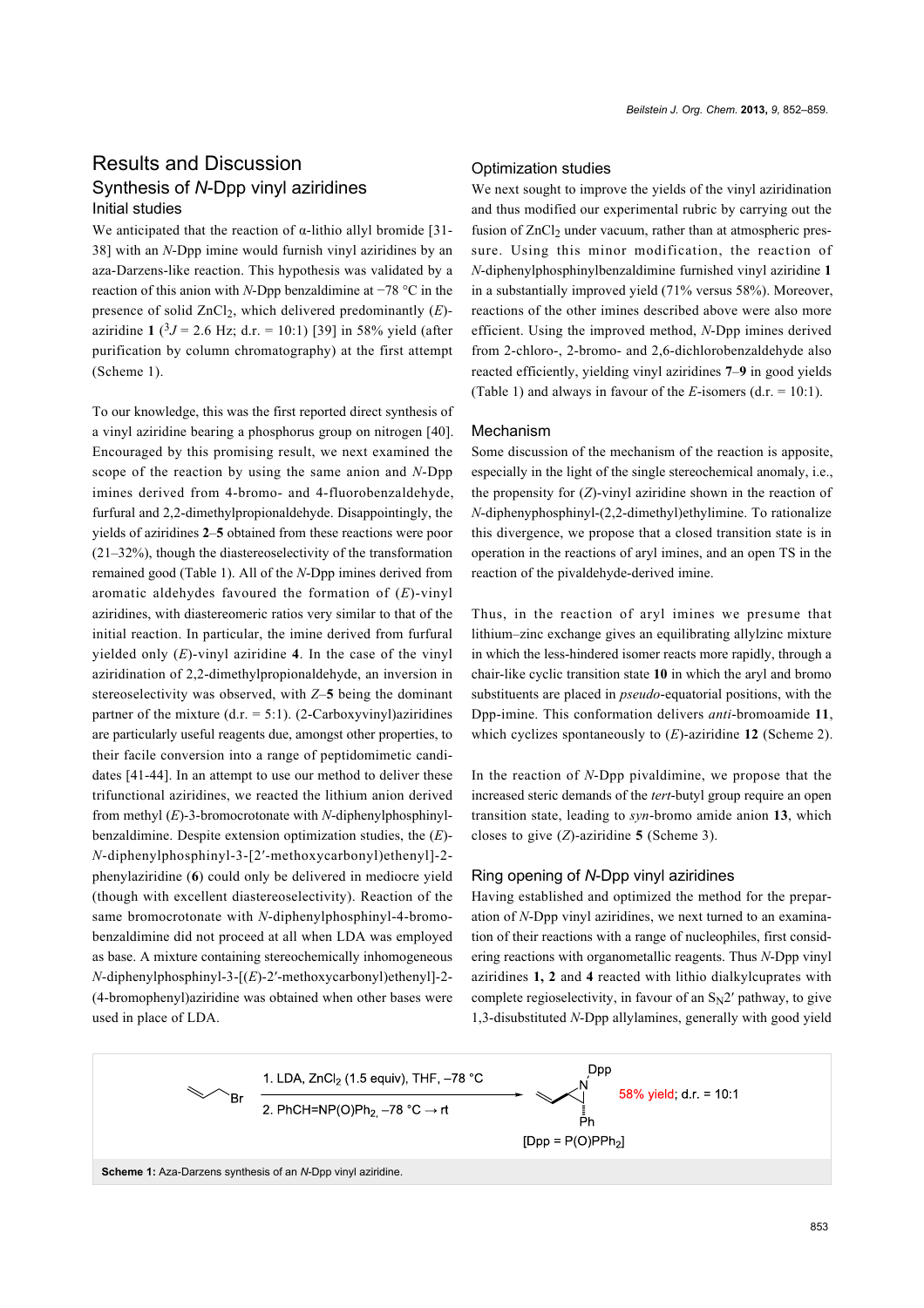<span id="page-3-0"></span>

<span id="page-3-1"></span>aMethod A: 1 equiv bromide and LDA, 1.5 equiv ZnCl<sub>2</sub> (fused under Argon); Method B: 1.5 equiv bromide and LDA, 2 equiv ZnCl<sub>2</sub> fused under vacuum.

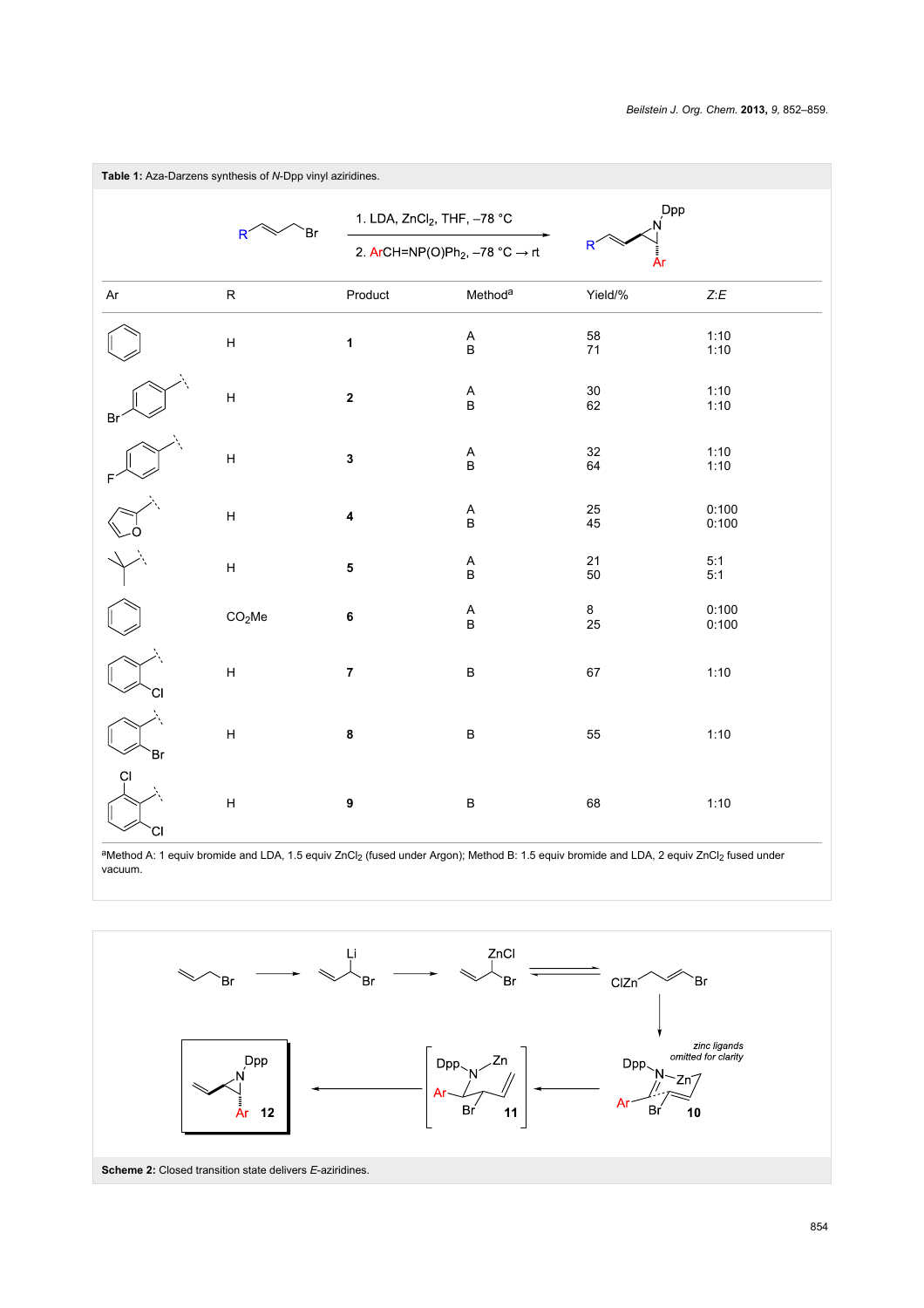<span id="page-4-0"></span>

([Table 2](#page-4-1)). In all cases, (*E*)-isomers were obtained. At the time, these data represented the first examples of a 100% regioselective ring opening of simple vinyl aziridines by using lowerorder organocuprates. Previously, only 2-(2-carboxyethenyl) aziridines had been shown to undergo ring-opening reactions

with a range of nucleophiles [\[41\]](#page-8-6). The  $\pi$ -allyl complexes derived from aziridines **1** and **2**, formed in situ by using substoichiometric  $Pd(PPh<sub>3</sub>)<sub>4</sub>$ , underwent successful reaction with sodiomalonate and sodium bisphenylsulfonylmethide, again with complete regiocontrol via an  $S_N2'$ -like reaction to give ring-opened products in acceptable yield [\(Table 2,](#page-4-1) entries 7, 8, 11, 12).

When aziridines **1** and **2** were reacted with methyl magnesium iodide in  $Et<sub>2</sub>O$  solution, the previously good regiocontrol we had observed in the ring opening was not maintained: unlike the reaction of allyl magnesium chloride ([Table 2](#page-4-1), entry 5) a mixture of products arising from nucleophilic attack at both C-2 and C-4 was isolated, with a preference for a  $S_N2'$ -like reaction again observed ([Scheme 4](#page-5-0)).

The reactions of *N*-Dpp vinyl aziridines with heteronucleophiles (tributylstannyl, phenylselanyl and phenylsulfanyl anions) proceeded with variable regioselectivity [\(Table 3\)](#page-5-1). Thus, bis(tributylstannyl)copper(I) lithium reacted with

<span id="page-4-1"></span>

| Table 2: $S_N2'$ -Ring-opening of N-Dpp vinyl aziridines by organometallic reagents. |                            |                                                                                               |                                     |              |       |  |  |
|--------------------------------------------------------------------------------------|----------------------------|-----------------------------------------------------------------------------------------------|-------------------------------------|--------------|-------|--|--|
|                                                                                      |                            | Dpp<br>nucleophile<br>År                                                                      | R<br>Ar                             | <b>NHDpp</b> |       |  |  |
| Entry                                                                                | Ar                         | Nucleophile                                                                                   | ${\sf R}$                           | Product      | Yield |  |  |
| $\mathbf{1}$                                                                         | Ph                         | Me <sub>2</sub> CuLi                                                                          | Me                                  | 14           | 71%   |  |  |
| 2                                                                                    | Ph                         | Et2CuLi                                                                                       |                                     | 15           | 40%   |  |  |
| 3                                                                                    | Ph                         | n-Bu <sub>2</sub> CuLi                                                                        |                                     | 16           | 74%   |  |  |
| 4                                                                                    | Ph                         | s-Bu <sub>2</sub> CuLi                                                                        |                                     | 17           | 47%   |  |  |
| 5                                                                                    | Ph                         | CH <sub>2</sub> =CH <sub>2</sub> CH <sub>2</sub> MgCl                                         |                                     | 18           | 74%   |  |  |
| 6                                                                                    | Ph                         | $t$ -Bu <sub>2</sub> CuLi                                                                     | $t$ -Bu                             | 19           | 70%   |  |  |
| $\overline{7}$                                                                       | Ph                         | CH <sub>2</sub> CO <sub>2</sub> Et <sub>2</sub> ,<br>Pd(PPh <sub>3</sub> ) <sub>4</sub> , NaH | CH(CO <sub>2</sub> Et) <sub>2</sub> | 20           | 68%   |  |  |
| 8                                                                                    | Ph                         | $CH2(SO2Ph)2$ ,<br>$Pd(PPh3)4$ , NaH                                                          | CH(SO <sub>2</sub> Ph) <sub>2</sub> | 21           | 62%   |  |  |
| 9                                                                                    | $4-Br-C_6H_4$              | Et2CuLi                                                                                       |                                     | 22           | 47%   |  |  |
| 10                                                                                   | $4-Br-C6H4$                | n-Bu <sub>2</sub> CuLi                                                                        |                                     | 23           | 44%   |  |  |
| 11                                                                                   | 4-Br-C $_6$ H <sub>4</sub> | CH <sub>2</sub> CO <sub>2</sub> Et <sub>2</sub> ,<br>Pd(PPh <sub>3</sub> )4, NaH              | CH(CO <sub>2</sub> Et) <sub>2</sub> | 24           | 60%   |  |  |
| 12                                                                                   | 4-Br-C $_6$ H <sub>4</sub> | $CH2(SO2Ph)2$ ,<br>$Pd(PPh3)4$ , NaH                                                          | CH(SO <sub>2</sub> Ph) <sub>2</sub> | 25           | 57%   |  |  |
| 13                                                                                   | $t$ -Bu                    | Et <sub>2</sub> CuLi                                                                          |                                     | 26           | 61%   |  |  |
| 14                                                                                   | $t$ -Bu                    | $n$ -Bu <sub>2</sub> CuLi                                                                     |                                     | 27           | 66%   |  |  |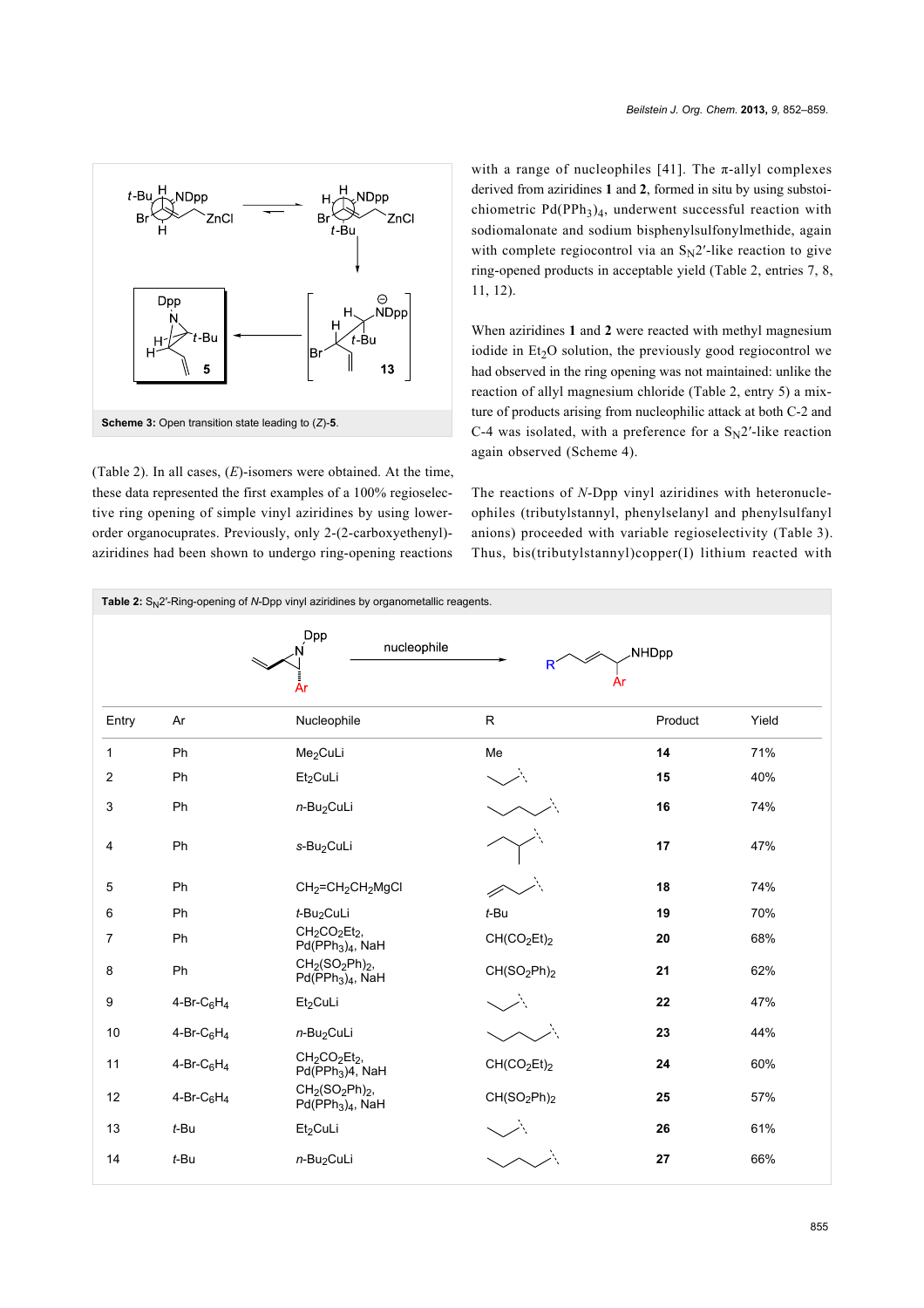<span id="page-5-0"></span>

<span id="page-5-1"></span>

| Table 3: Ring opening of N-Dpp vinyl aziridines by heteronucleophiles. |                  |                                               |                               |            |                        |                                 |  |
|------------------------------------------------------------------------|------------------|-----------------------------------------------|-------------------------------|------------|------------------------|---------------------------------|--|
|                                                                        | <b>Dpp</b><br>Ar | $\Theta$<br>R.<br>$(R = n-Bu_3Sn, PhS, PhSe)$ | Ar                            | NHDpp<br>÷ | <b>NHDpp</b>           | <b>NHDpp</b><br>$\ddot{}$<br>Ar |  |
|                                                                        |                  |                                               | 31-33, 34a, 35a<br>C-4 attack |            | 34b, 35b<br>C-2 attack | 34c, 35c<br>C-1 attack          |  |
| Entry                                                                  | Ar               | Heteronucleophile                             | R                             | Yield/%    | Product                | $C-1:C-2:C-4^a$                 |  |
|                                                                        | <b>Ph</b>        | $(n$ -Bu <sub>3</sub> Sn) <sub>2</sub> CuLi   | $Bu_3$ Sn                     | 65         | 31                     | C-4 only                        |  |
| $\overline{2}$                                                         | 4-Br- $C_6H_4$   | $(n-Bu_3Sn)$ <sub>2</sub> CuLi                | $Bu_3$ Sn                     | 66         | 32                     | C-4 only                        |  |
| 3                                                                      | t-Bu             | $(n-Bu_3Sn)$ <sub>2</sub> CuLi                | Bu <sub>3</sub> Sn            | 68         | 33                     | C-4 only                        |  |
| 4                                                                      | <b>Ph</b>        | PhSLi                                         | <b>PhS</b>                    | 75         | 34                     | 19:38:43                        |  |
| 5                                                                      | <b>Ph</b>        | $[PhSeBH3]$ Na                                | PhSe                          | 73         | 35                     | 34:51:15                        |  |
| aEstimated from <sup>1</sup> H NMR.                                    |                  |                                               |                               |            |                        |                                 |  |

aziridines **1**, **2** and **4** with complete regiocontrol, as would have been predicted for a copper-based organometallic species, to give *N*-Dpp-4-aminoallylstannanes in good yield ([Table 3](#page-5-1), entries 1–3). To our knowledge, such allylstannanes had not previously been prepared. Gratified by the good selectivity shown in the ring openings effected by the stannylcuprate, we next examined the reactions of PhSLi and [PhSeBH3]Na, predicting that the soft nature of these nucleophiles might also predispose them to react in a manner analogous to that of the stannyl anion. However, our premise was not justified, because these reactions were the most complex we had yet observed, with an inseparable mixture of all three possible ring-opened products being isolated. Two of these compounds arose from SN2-like reaction at C-1 and C-2 while the other is produced via an  $S_N$ 2'-like reaction at C-4.

Clearly, the "softness" of the nucleophile does have an effect on the regiochemistry of the ring-opening process (witness the difference in isomer distribution of entries 4 and 5), but there does not yet seem to be any predictability about the reactions. Particularly curious was the poor result obtained when our vinyl aziridines **1**, **2** and **4** were reacted with PhSCu, a reagent which might have been expected to mimic the high selectivity of the

reaction with stannylcuprate. Complex mixtures of products were obtained from these reactions.

#### Conclusion

We have achieved the first syntheses and ring-opening reactions of *N*-Dpp vinyl aziridines. The ring-opening reactions are selective only when the nucleophilic co-reagent has a natural propensity for  $S_N2'$ -like reaction. A clearer understanding of the features of these reactions is a subject of close scrutiny in our laboratories at this time.

## **Experimental** General methods

All organic solvents were distilled prior to use and all reagents were purified by standard procedures. Light petroleum refers to the fraction boiling in the range 40 to 60 °C. Diethyl ether, THF and DME were distilled from sodium benzophenone ketyl; toluene from sodium; dichloromethane, triethylamine, diisopropylamine and acetonitrile from calcium hydride; and pyridine and diisopropylethylamine from potassium hydroxide.

Melting points were recorded on a Kofler hot-stage apparatus and are uncorrected. IR spectra were recorded on a Perkin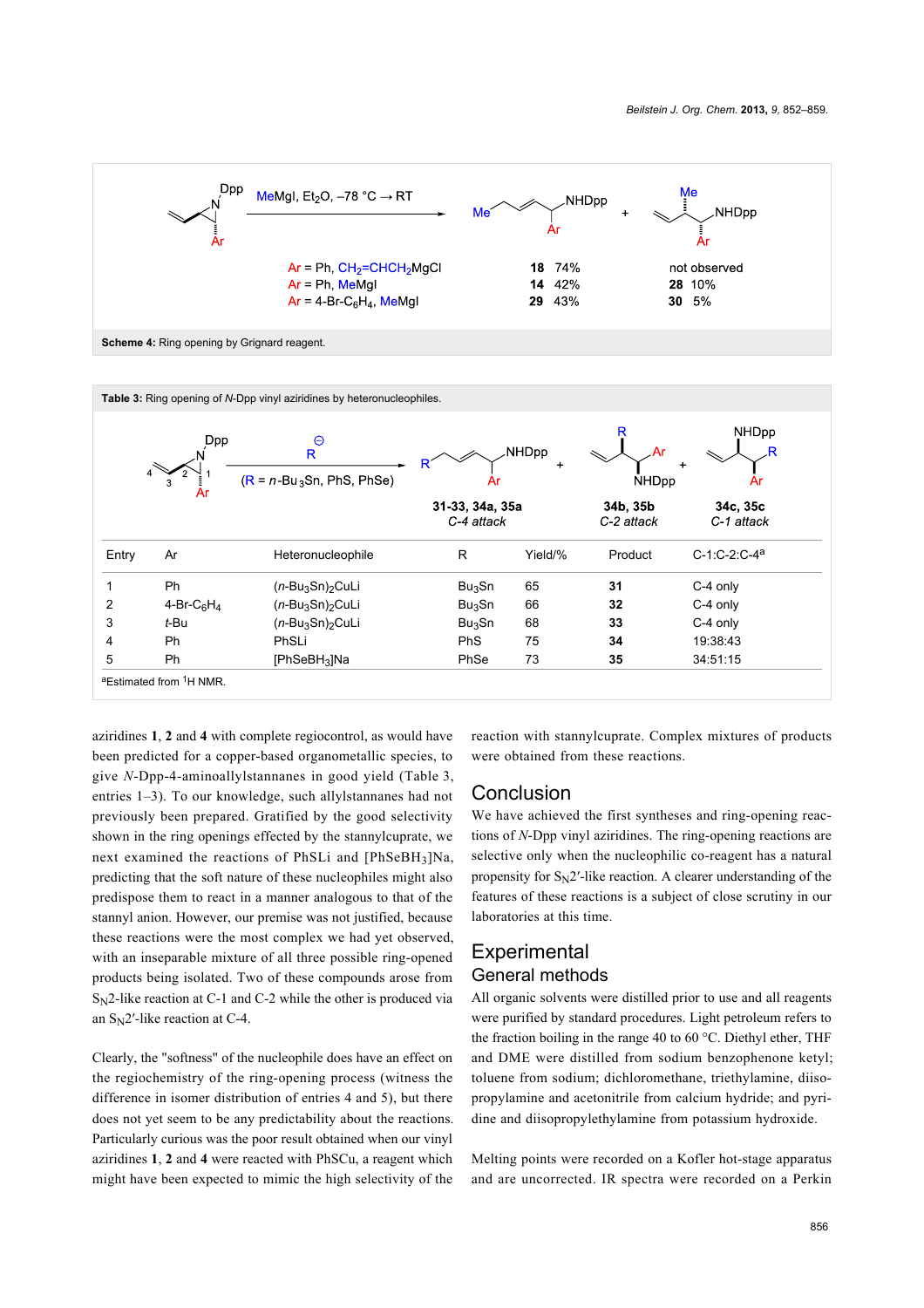Elmer 881 spectrophotometer. Mass spectra were recorded on a VG9090 mass spectrometer or on a Fisons Autospec machine. <sup>1</sup>H and <sup>13</sup>C NMR spectra were recorded on a Jeol GX-270 spectrometer or a Jeol L-300 spectrometer. Unless otherwise stated, deuterochloroform was used as the solvent and tetramethylsilane was used as the internal standard. Chemical shifts in <sup>1</sup>H NMR spectra are expressed as parts per million downfield from tetramethylsilane, and in  ${}^{13}C$  NMR, relative to the internal solvent standard. Coupling constants are quoted in hertz.

Reactions involving chemicals or intermediates sensitive to air and/or moisture were performed under a nitrogen atmosphere in flame- or oven-dried apparatus. Flash column chromatography was performed using Merck Kieselgel 60 or Fluka Kieselgel 60 silica. Analytical thin-layer chromatography (TLC) was performed on precoated Merck Kieselgel 60  $F_{254}$  aluminium backed plates and was visualised under UV conditions at 254 nm and by staining with an acidic ammonium molybdate spray.

## General procedures for the synthesis of *N*-diphenylphosphinyl vinyl aziridines

**Method A**: To freshly distilled diisopropylamine (typically 0.14–0.42 mL, 1–3 mmol, 1.5 equiv) in THF (5 mL) at 0 °C, under argon, was added *n*-butyllithium (2.5 M in hexanes, 1.5 equiv) dropwise. The resulting pale yellow solution was then stirred at 0  $^{\circ}$ C for 30 min. To a suspension of ZnCl<sub>2</sub> (1.5 equiv, fused under argon in the reaction vessel) and allyl bromide (1 equiv) in THF (5 mL), under argon, at −78 °C was then added the freshly prepared LDA dropwise. The suspension was stirred at −78 °C for 30 min after which time the *N*-diphenylphosphinylimine (1 equiv) in THF (5 mL) was added dropwise. The solution was further stirred at −78 °C for 1 h and then at room temperature overnight. The solution was diluted with H<sub>2</sub>O (10 mL) and extracted with ethyl acetate ( $3 \times 20$  mL). The organic layers were combined, washed with brine (20 mL), dried (MgSO4) and filtered, and the solvent was removed in vacuo to leave a yellow oil, which was purified by flash column chromatography on silica gel (typically, ethyl acetate/light petroleum, 1:1, as an eluent).

**Method B**: To freshly distilled diisopropylamine (typically 0.14–0.42 mmol, 1–3 mmol, 2 equiv) in THF (5 mL) at  $0^{\circ}$ C, under argon, was added *n*-butyllithium (2.5 M in hexanes, 2 equiv) dropwise. The resulting pale yellow solution was then stirred at  $0 °C$  for 30 min. To a solution of  $ZnCl<sub>2</sub>$  (2 equiv, freshly fused under vacuum), and allyl bromide (1.5 equiv) in THF (5 mL), under argon, at −78 °C was then added the freshly prepared LDA dropwise. The resulting solution was stirred at −78 °C for 30 min, after which time the *N*-diphenylphosphinylimine (1 equiv) in THF (3 mL) was added dropwise over

fifteen minutes. The solution was further stirred at −78 °C for 1 h and then at room temperature overnight. The resulting suspension was diluted with  $H<sub>2</sub>O$  (10 mL) and extracted with ethyl acetate  $(3 \times 20 \text{ mL})$ . The organic layers were combined, washed with brine (20 mL), dried (MgSO<sub>4</sub>) and filtered, and the solvent was removed in vacuo to give a yellow oil, which was purified by flash column chromatography on silica gel (typically, diethyl ether/light petroleum, 3:2, as an eluent).

# General procedures for the ring-opening reactions of *N*-diphenylphosphinyl vinyl aziridines

**Ring-opening reaction with lower-order cuprates:** To dry CuI (5 equiv) in a flame-dried flask, under  $N_2$ , was added diethyl ether (10 mL), and the suspension was degassed. For the preparation of  $Me<sub>2</sub>CuLi$  the suspension was then cooled to 0 °C, and MeLi (0.25 mL, 1.4 M in diethyl ether, 0.35 mmol, 1.7 equiv) was added dropwise (the solution becomes yellow after addition of the first equivalent of MeLi and colourless after the addition of the second equivalent). For the preparation of Et<sub>2</sub>CuLi, *n*-Bu<sub>2</sub>CuLi, *s*-Bu<sub>2</sub>CuLi and *t*-Bu<sub>2</sub>CuLi the suspension was cooled to −20 °C and the alkyl lithium (3.5 equiv) was added dropwise affording a dark brown or black suspension. In all cases the solution was stirred for 20 min prior to further cooling to −78 °C. A degassed solution of the vinyl aziridine (1 equiv), in ether (4 mL)/THF (1 mL), was added dropwise, and the solution was stirred at −78 °C for 1 h and then at room temperature for 6 h, and then quenched by the addition of a saturated, aqueous solution of ammonium chloride (15 mL). The mixture was partitioned between ammonium chloride and ethyl acetate, the aqueous layer extracted with ethyl acetate  $(3 \times$ 15 mL), the organic layers combined and washed with brine (15 mL), dried (MgSO4) and filtered, and the solvent removed in vacuo to give a yellow oil. The oil was purified by flash column chromatography on silica gel with ethyl acetate/light petroleum (1:1) as an eluent.

**Palladium-catalyzed ring-opening with malonate:** To diethyl malonate (typically 0.3–0.6 mmol, 1.1 equiv) in THF (1.5 mL), at room temperature, under argon, was added sodium hydride (1.1 equiv), and the colourless solution was left to stir for 30 min. Pd(PPh<sub>3</sub>)<sub>4</sub> (3 mol %) was added to the reaction mixture and the dark orange suspension was further stirred for twenty five minutes. A solution of vinyl aziridine (1 equiv) in THF (2.5 mL) was added dropwise, and the orange suspension was stirred at room temperature for four hours. The reaction mixture was quenched by the addition of a saturated aqueous solution of ammonium chloride (15 mL). The solution was partitioned between ammonium chloride and ethyl acetate, the aqueous layer extracted with ethyl acetate  $(3 \times 15 \text{ mL})$ , the organic layers combined and washed with brine (15 mL), dried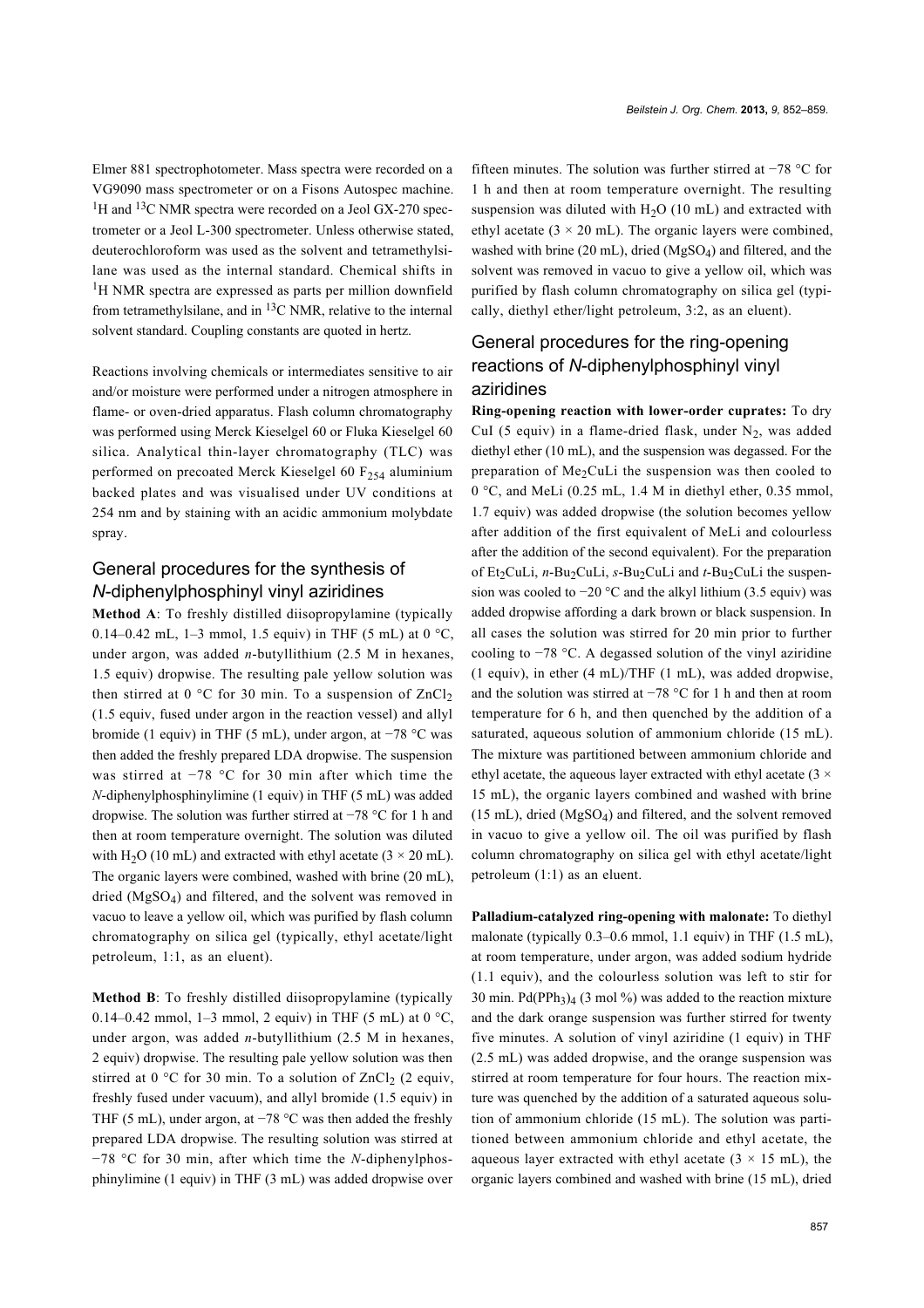$(MgSO<sub>4</sub>)$  and filtered, and the solvent removed in vacuo to give a yellow oil. The oil was purified by flash column chromatography on silica gel (ethyl acetate/light petroleum (1:4); gradient elution to ethyl acetate).

**Palladium-catalyzed ring opening with bis(phenylsulfonyl)methane:** To bis(phenylsulfonyl)methane (typically 0.3–0.7 mmol, 1.1 equiv) in THF (2 mL), at room temperature, under argon, was added sodium hydride (1.1 equiv), and the suspension was left to stir for 30 min.  $Pd(PPh<sub>3</sub>)<sub>4</sub>$  (3 mol %) was added to the reaction mixture, and the dark orange suspension was further stirred for twenty five minutes. A solution of vinyl aziridine (1 equiv) in THF (3 mL) was added dropwise, and the orange suspension was stirred at room temperature for six hours. The reaction mixture was quenched by the addition of a saturated, aqueous solution of ammonium chloride (15 mL). The solution was partitioned between ammonium chloride and ethyl acetate, the aqueous layer extracted with ethyl acetate  $(3 \times 15 \text{ mL})$ , the organic layers combined and washed with brine (15 mL), dried (MgSO4), filtered and the solvent removed in vacuo to give a yellow oil. The oil was purified by flash column chromatography on silica gel (ethyl acetate/light petroleum (1:4); gradient elution to ethyl acetate).

**Ring-opening reaction with methyl magnesium Grignard:**

To magnesium (5 equiv) in diethyl ether (5 mL), under nitrogen, at 0 °C, was added MeI (5.4 equiv) in diethyl ether (1 mL) and the resulting mixture was stirred for 30 min, creating a grey suspension. A solution of the vinyl aziridine (1 equiv) in THF (10 mL) was cooled to  $-78$  °C and the ethereal suspension added dropwise. Immediately, magnesium iodide precipitated as a colourless solid, and the suspension was left to stir at −78 °C for 1 h and then at room temperature for 6–8 hours. The reaction mixture was quenched by the addition of a saturated aqueous solution of ammonium chloride (15 mL). The solution was partitioned between ammonium chloride and ethyl acetate, the aqueous layer extracted with ethyl acetate  $(3 \times$ 15 mL), the organic layers combined and washed with brine (15 mL), dried (MgSO<sup>4</sup> ) and filtered, and the solvent removed in vacuo to give a yellow oil. The oil was purified by flash column chromatography on silica gel with ethyl acetate/light petroleum (1:1) as an eluent.

**Ring-opening reaction with stannyl cuprate:** To freshly distilled diisopropylamine typically (0.4–0.8 mmol, 1 equiv) in THF (5 mL) at 0 °C, under nitrogen, was added *n*-butyllithium (2.5 M in hexanes, 1 equiv) dropwise. The resulting pale yellow solution was then stirred at 0 °C for fifteen minutes, tri-*n*butyltin hydride (1 equiv) was added dropwise, and the reaction mixture left to stir for a further 15 min. The resulting

*n*-Bu<sub>3</sub>SnLi [\[13\]](#page-8-7) solution was cooled to −20 °C and CuBr·Me<sub>2</sub>S (0.5 equiv) added in one portion. The brown reaction mixture was left to stir for 30 min and subsequently cooled to −78 °C. A solution of the vinyl aziridine (1 equiv) in THF (5 mL) was added dropwise. The solution was stirred at −78 °C for 1 h and left to warm to room temperature overnight, after which time it was quenched by the addition of a saturated aqueous solution of ammonium chloride (15 mL). The solution was partitioned between ammonium chloride and light petroleum, the aqueous layer extracted with light petroleum  $(3 \times 15 \text{ mL})$ , the organic layers combined and washed with brine (15 mL), dried (MgSO4) and filtered, and the solvent removed in vacuo to give a yellow solid. This was purified by flash column chromatography on silica gel with ethyl acetate/light petroleum (1:1) as an eluent.

**Ring-opening reaction with thiophenolate:** To a solution of thiophenol (0.08 mL, 0.78 mmol) in THF (15 mL), under argon, at −42 °C was added *n*-BuLi (0.34 mL, 2.5 M in hexanes, 0.86 mmol) dropwise. The solution was stirred at −42 °C for 30 min, after which time a solution of aziridine **1** (0.09 g, 0.26 mmol) in THF (5 mL) was added. The solution was allowed to warm to room temperature, and stirring was continued overnight. The solution was then partitioned between water (10 mL) and ethyl acetate (15 mL), the aqueous layer extracted with ethyl acetate  $(2 \times 10 \text{ mL})$ , the organic layers washed with brine (15 mL), dried  $(Na<sub>2</sub>SO<sub>4</sub>)$  and filtered, and the solvent removed in vacuo to give a yellow oil, which was purified by flash column chromatography on silica gel (ethyl acetate/light petroleum (1:4)) to give **34a** (0.038 g, 32%), as a colourless oil and **34b** and **34c** (0.047 g, 43%, **34b**/**34c** ≈ 2:1, colourless oil) as an inseparable mixture.

## Supporting Information

Supporting Information features detailed experimental data for all compounds.

#### Supporting Information File 1

Experimental procedures and data. [\[http://www.beilstein-journals.org/bjoc/content/](http://www.beilstein-journals.org/bjoc/content/supplementary/1860-5397-9-98-S1.pdf) [supplementary/1860-5397-9-98-S1.pdf\]](http://www.beilstein-journals.org/bjoc/content/supplementary/1860-5397-9-98-S1.pdf)

### Acknowledgements

We acknowledge the financial support of the EPSRC (PhD support for ANJ, AMcL and HMIO), the University of Reading, Parke Davis Neuroscience Research Centre (Cambridge, UK), the Nuffield Foundation, AstraZeneca (for an award from the Strategic Research Fund to JBS), and the Royal Society (Industry Fellowship to JBS).